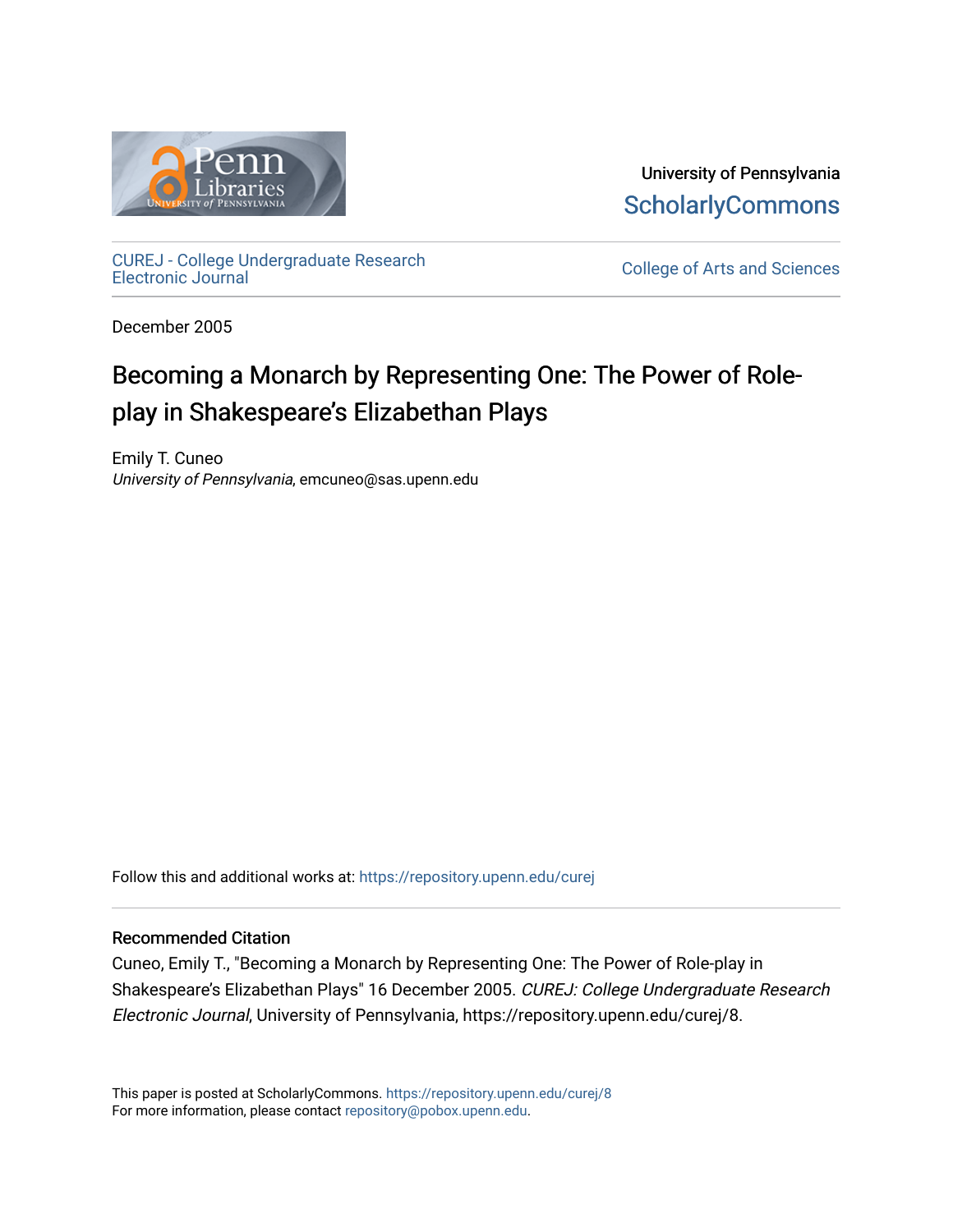# Becoming a Monarch by Representing One: The Power of Role-play in Shakespeare's Elizabethan Plays

## **Abstract**

In William Shakespeare's Elizabethan plays, role-play is capable of the highest form of empowerment for its players: possession of the monarchy. The ability of theatrics to empower, or even cause, a fictitious monarch resonated with Shakespeare's Elizabethan audience, whose own monarch, Queen Elizabeth, shamelessly embraced and exploited this ability. However, while virtually all of Shakespeare's plays possess the potential for role-play's ultimate empowerment, the extent to which his characters are able to achieve this potential varies. In this essay I examine the varying successes with which Shakespeare's characters attempt to use role-play as a means of gaining a monarchy. I begin by discussing the successful manipulation of role-play and improvisation by Prince Hal and King Henry in *I Henry IV*. Secondly, I discuss Claudius' ability to gain a monarchy by representing King Hamlet and inability to maintain it by failing to control his own representation in Hamlet. Finally, I discuss Julius Caesar's use of theatrics to create a monarchy for himself where one does not previously exist, and the failure of his assassins to control their own representation. By comparing these scenes in I Henry IV, Julius Caesar, and Hamlet to Elizabeth's own manipulation of her representation, I arque that the extent to which roleplay is a form of empowerment in Shakespeare's plays is subject to constraints similar to those present in Elizabethan society.

### Keywords

Shakespeare, Role-play, Elizabeth, English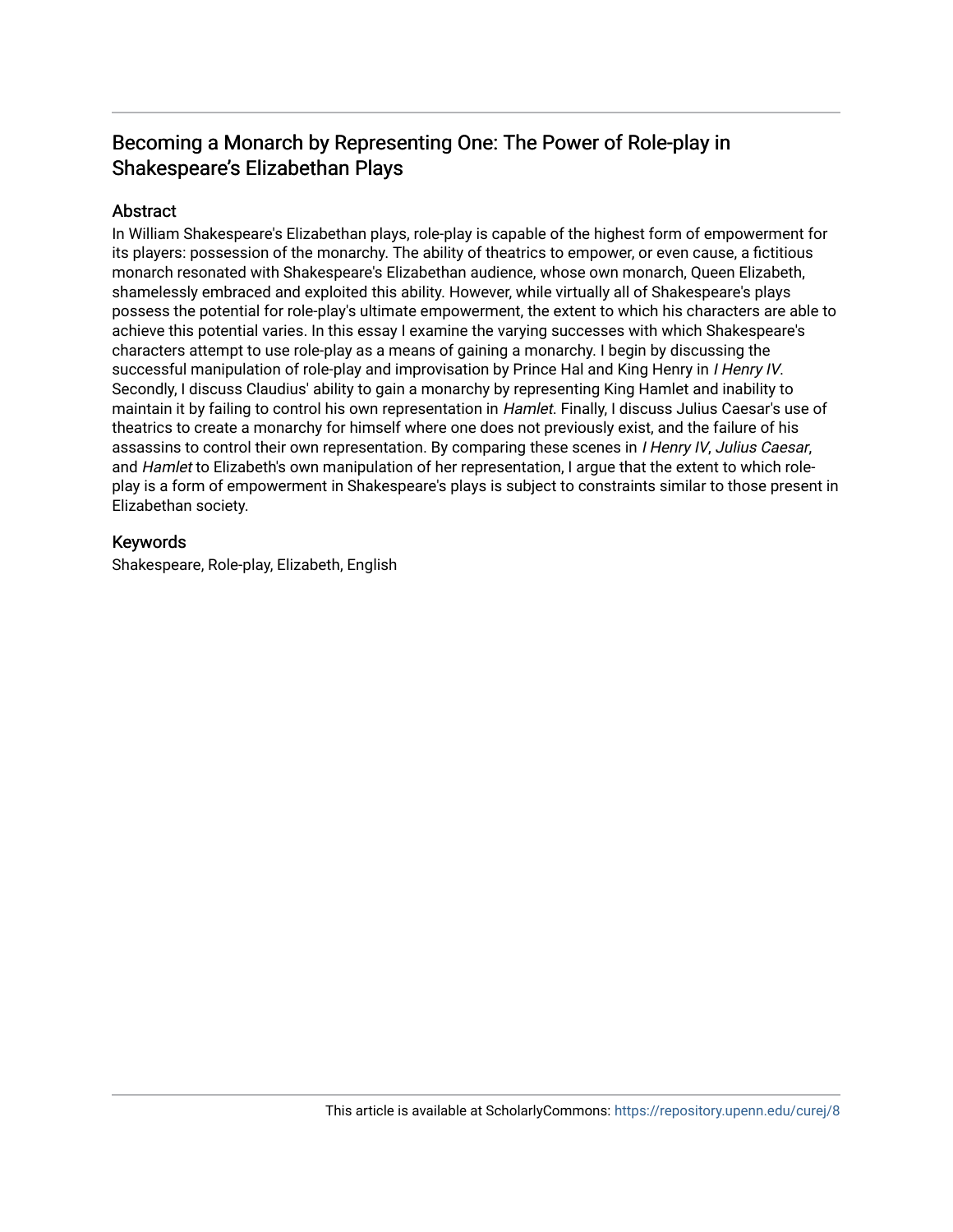"Becoming a Monarch by Representing One: The Power of Role-play in Shakespeare's Elizabethan Plays."

In William Shakespeare's Elizabethan plays, role-play is capable of the highest form of empowerment for its players: possession of the monarchy. The ability of theatrics to empower, or even cause, a fictitious monarch resonated with Shakespeare's Elizabethan audience, whose own monarch, Queen Elizabeth, shamelessly embraced and exploited this ability. However, while virtually all of Shakespeare's plays possess the potential for role-play's ultimate empowerment, the extent to which his characters are able to achieve this potential varies. By examining the varying successes with which Shakespeare's characters attempt to use role-play as a means of gaining a monarchy, specifically in *I Henry IV*, *Julius Caesar*, and *Hamlet*, one may discover that the extent to which role-play is a form of empowerment in Shakespeare's plays is subject to constraints similar to those present in Elizabethan society.

In their article, "History and Ideology: The Instance of *Henry V*", Jonathan Dollimore and Alan Sinfield argue that in *Henry V*, as is the case in many of Shakespeare's history plays, "power which, in actuality, was distributed unevenly across an unstable fraction of the hegemonic class is drawn into the person of the monarch: he becomes its sole source of expression."<sup>1</sup> The stability of a monarchy in a Shakespearean play depends on a convincing 'expression' of this power. As John Drakakis points out:

> the figure of the king is what Derrida, in another context, identifies as a ''central presence", responsible for the ordering, extending and multiplying of a range of signifiers. And it is precisely this presence 'which has never been itself, has always already been exiled from itself into its own substitute.'

<sup>&</sup>lt;sup>1</sup> John Dollimore and Alan Sinfield, 'History and Ideology: The Instance of Henry V', in Alternative Shakespeares (London: Routledge, 1986) pp. 210-232, p.225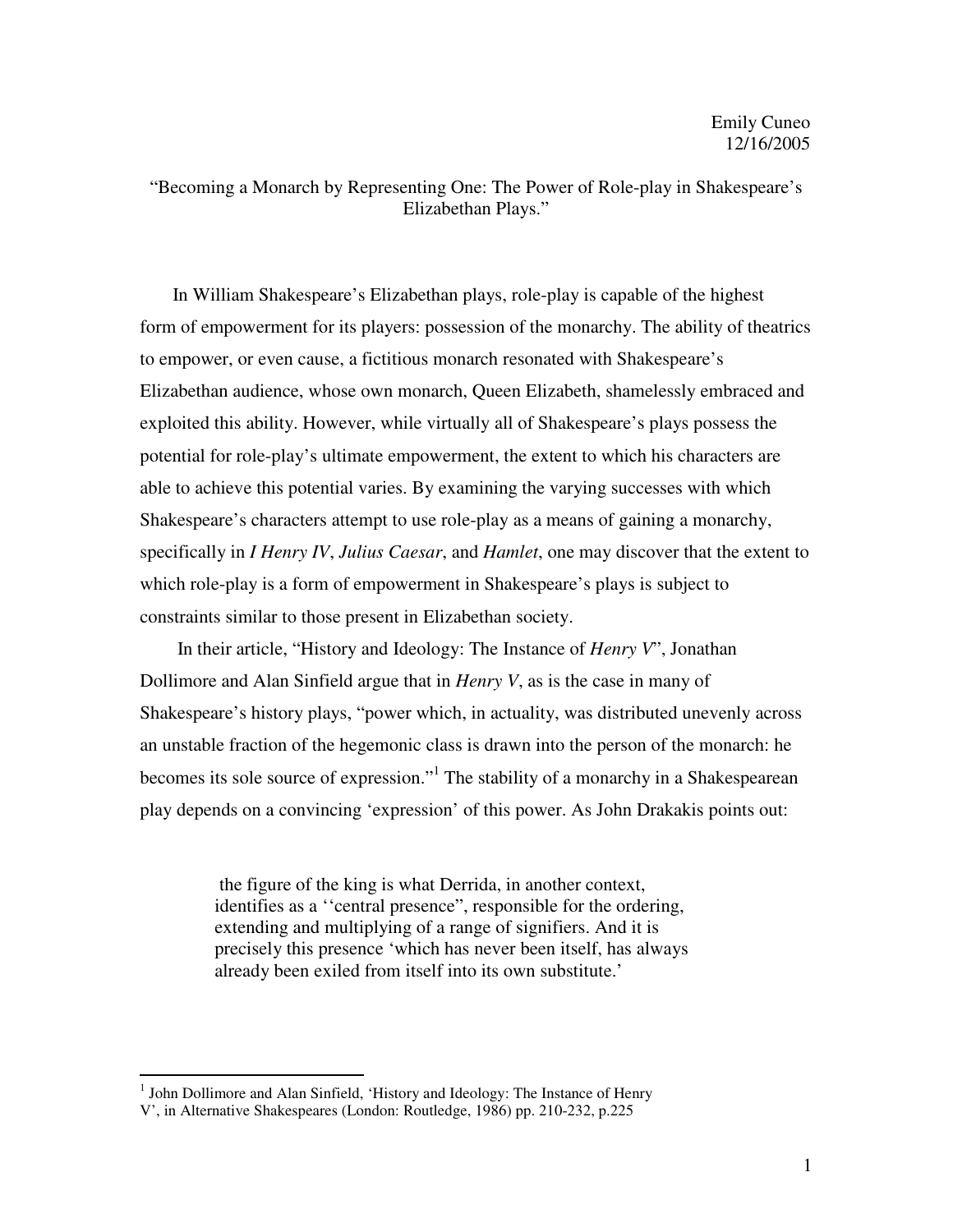Thus, one's success as a king is related to his ability to occupy a central presence which, according to Drakakis, is an "imaginary signification" of his authority.

In "Invisible Bullets", Stephen Greenblatt explains the particular resonance of Shakespeare's connection between power and performance with an Elizabethan audience. Queen Elizabeth, Greenblatt explains:

> [is] a ruler without a standing army, without a highly developed bureaucracy, without an extensive police force, a ruler whose power is constituted in theatrical celebrations of royal glory and theatrical violence visited upon the enemies of that glory. $^{2}$

 Greenblatt continues: "Royal power is manifested to its subjects as in a theatre, and the subjects are at once absorbed by the instructive, delightful, or terrible spectacles, and forbidden intervention or deep intimacy." As Greenblatt points out, Elizabeth was aware of the power of her theatrics, as she once said, "We princes...are set on stages in the sight and view of all the world."<sup>3</sup> Louis Montrose provides the proclamation by one of Elizabeth's contemporaries that:

> [Elizabeth] could not better tearme the citie of London at that time, than a stage wherin was shewed the wonderful spectacle, of a noble hearted princesse toward her most loving people, and the people's exceeding comfort in beholding so worthy a sovereign, and hearing so princelike a voice.<sup>4</sup>

Montrose cites this description as proof that "in the scope and quality of the Queen's own speech, action, and bearing toward the pageants' presenters and the populace at large, she heralded the new importance that her reign would give to the performativity of sovereignty."<sup>5</sup> By performing as an actor does and locating her "central presence" on a stage, Elizabeth ensures her elevation above her audience and her subjects.

One may see Shakespeare's application of Elizabeth's strategy in *I Henry IV*. Like

 $2$  Stephen Greenblatt, 'Invisible Bullets,' in Shakespearean Negotiations (Oxford: Clarendon, 1988), pp/ 284-311, p. 311.

 $3$  Greenblatt, p. 311.

<sup>4</sup> Louis Montrose, *The Purpose of Playing: Shakespeare and the Cultural Politics*

*of the Elizabethan Theatre* (Chicago: University of Chicago Press, 1996) p. 27.

 $<sup>5</sup>$  Montrose, p 27.</sup>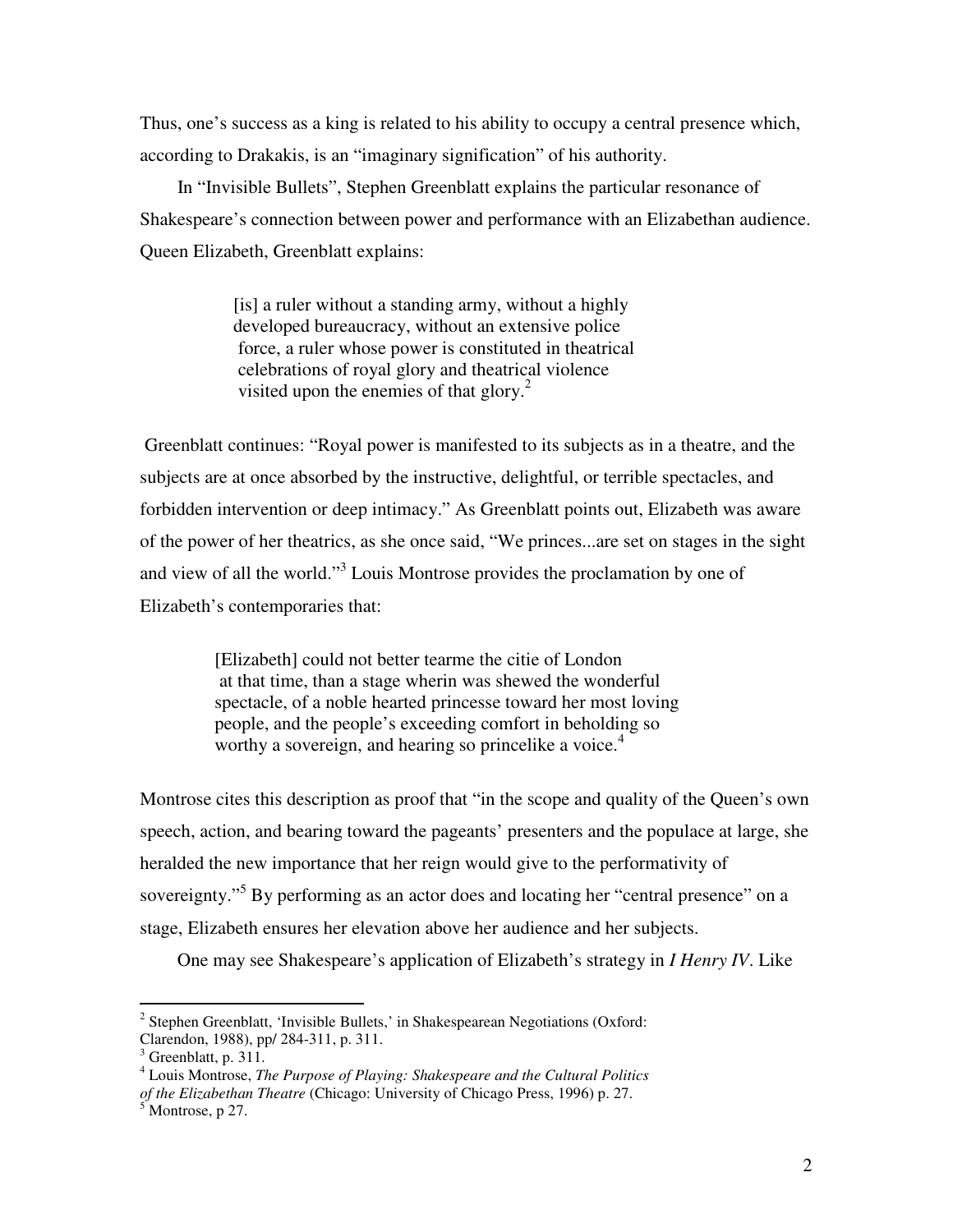Elizabeth, King Henry is aware of the power of performance. He attributes his usurpation of Richard II's throne to his ability to hold England as a captive audience. He tells Prince Henry:

> I stole all courtesy from heaven/ And dressed myself in such humility/ That I did pluck allegiance from men's hearts,/Loud shouts and salutations from their mouths/ ...my state, / Seldom, but sumptuous, showed like a feast/ And won by rareness such solemnity.<sup>6</sup>

By specifying that he "dressed" himself in humility in order to win the crown, Henry implies that he was feigning a virtue that he did not necessarily possess, wearing it much as an actor would wear a costume on a stage. Henry, without any legitimate claim to the throne, was able to become a king simply by acting like one.

Because King Henry sees acting like a king and being a king as virtually interchangeable, he finds Prince Hal's lifestyle particularly worrisome. Hal, who spends his days associating with looters and heavy drinkers, fails to rehearse for his future role as king. Instead, King Henry associates Hal with Richard, who, Henry says, "ambled up and down/ With shallow jesters and rash bavin wits,/...Grew a companion to the common streets,/ Enfeoffed himself to popularity."<sup>7</sup> However, though Hal's company is similar to Richard's, his acting ability and his knowledge of its power, makes him more similar to his father.

Greenblatt points out Hal's awareness of his own acting ability, saying:

Hal's characteristic activity is playing, or more precisely, theatrical improvisation--his parts include his father, Hotspur, Hotspur's wife, a thief in buckram, himself as prodigal and himself as penitent--and he fully understands his own behaviour throughout most of the play as a role that he is performing. $8$ 

Hal acknowledges the power of his role-play as he associates with the common men of whom is father disapproves. Just as his father once "dressed himself in [it]," by out-

<sup>6</sup> William Shakespeare, *I Henry IV*, ed. by David Bevington (Oxford: Clarendon,

<sup>1987)</sup> III.ii.59-69. <sup>7</sup>

 $^7$ *I Henry IV*, III.ii.60-69

<sup>&</sup>lt;sup>8</sup> Greenblatt, p. 300.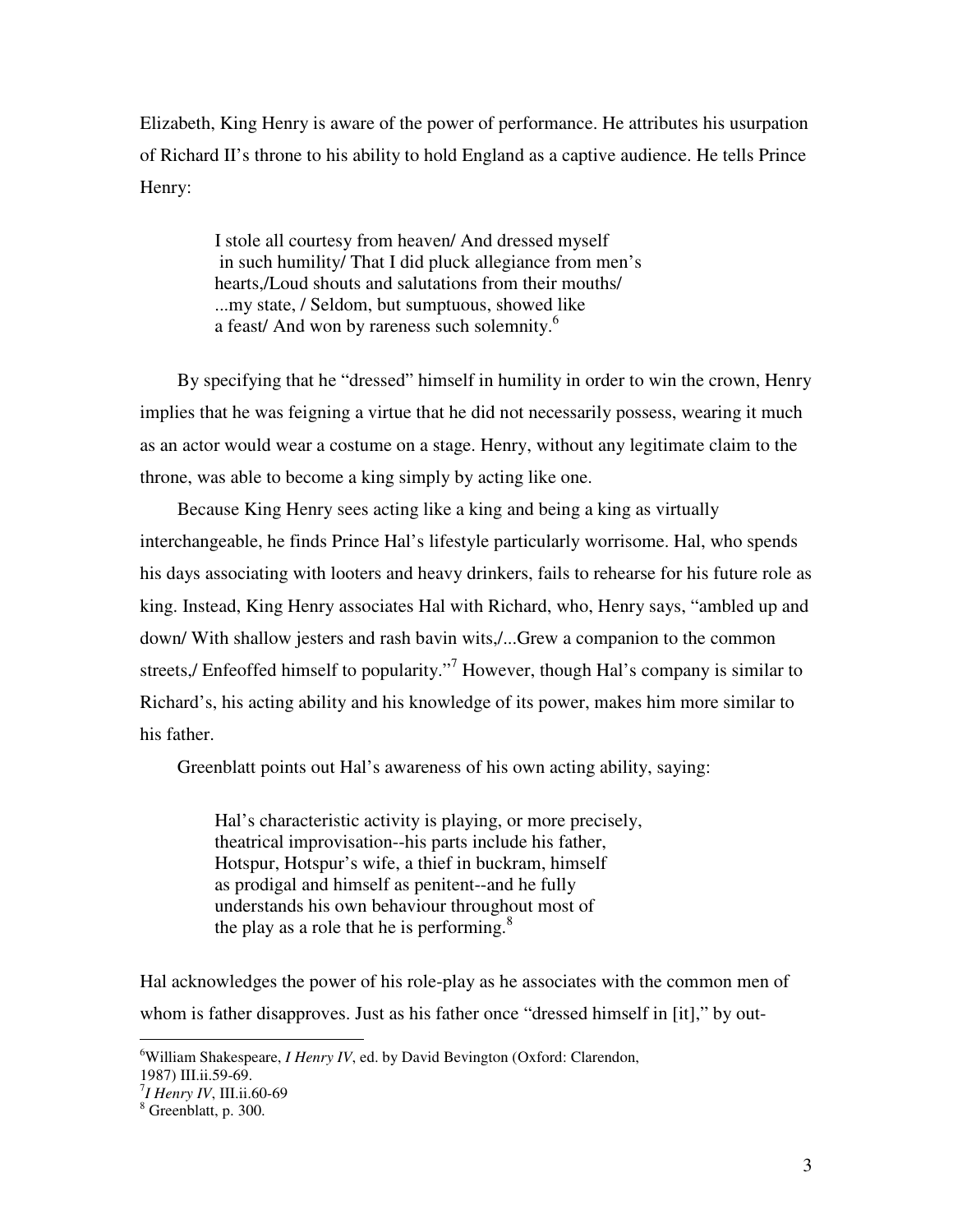drinking his company in a tavern, Hal "[sounds] the very bass string of humility." He celebrates the fact that, he is "so good a proficient in one quarter of an hour that I can drink with any tinker in his own language during his life."<sup>9</sup> His ability to play the drinker's role assures that "when [he is] king of England I shall command all the good lads in Eastcheap." Hal sees his actions in a common tavern as a performance in itself, and he capitalizes on his performance in order to ensure his future empowerment.

Because, as Greenblatt specifies, Hal's activity is not just acting, but improvisation, his natural abilities reduce the necessity for him to act like a king before he becomes one. When Hal echoes his father's earlier proclamation to "henceforth rather be myself, / Mighty and to be feared,<sup>'10</sup> saying "I shall hereafter, my thrice gracious lord,  $\ell$  Be more myself,"<sup>11</sup> he is in fact promising to finally step into the ceremonious role of king.<sup>12</sup> Just like the role of a "loggerhead" or the wife of his rival, Hal's future role of king is one which he will be able to spontaneously perform once he is required. Hal proclaims to Poins:

> Yet herein will I imitate the sun, / Who doth permit the base contagious clouds/ To smother up his beauty from the world,/ That, when he please again to be himself, Being wanted he may be more wondered at/ ...My reformation, glitt'ring o'er my fault, / Shall show more goodly and attract more eyes/ Than that which hath no foil to set it off. $13$

Just as the spectacle of his father's performance was increased by its rarity, so is Hal's increased by its surprise and spontaneity. Hal, by manipulating his theatrics down to the timing, guarantees himself an impressed audience and thus his power over them.

 Hal's ability to accept and reject roles as he wishes reminds the audience, as Steven Mullaney points out, that Hal is:

not a prodigal youth given over to vile participation but

<sup>&</sup>lt;sup>9</sup> *I Henry IV*, II.iv.5-17.<br><sup>10</sup> *I Henry IV*, I.iii.5. 11<br><sup>11</sup> *I Henry IV*, III.ii.93-94. <sup>12</sup> As Greenblatt specifies, 'To be oneself here means to perform one's part in the scheme of power as opposed to one's natural disposition'.

<sup>13</sup> *I Henry IV*, I.ii.175-193.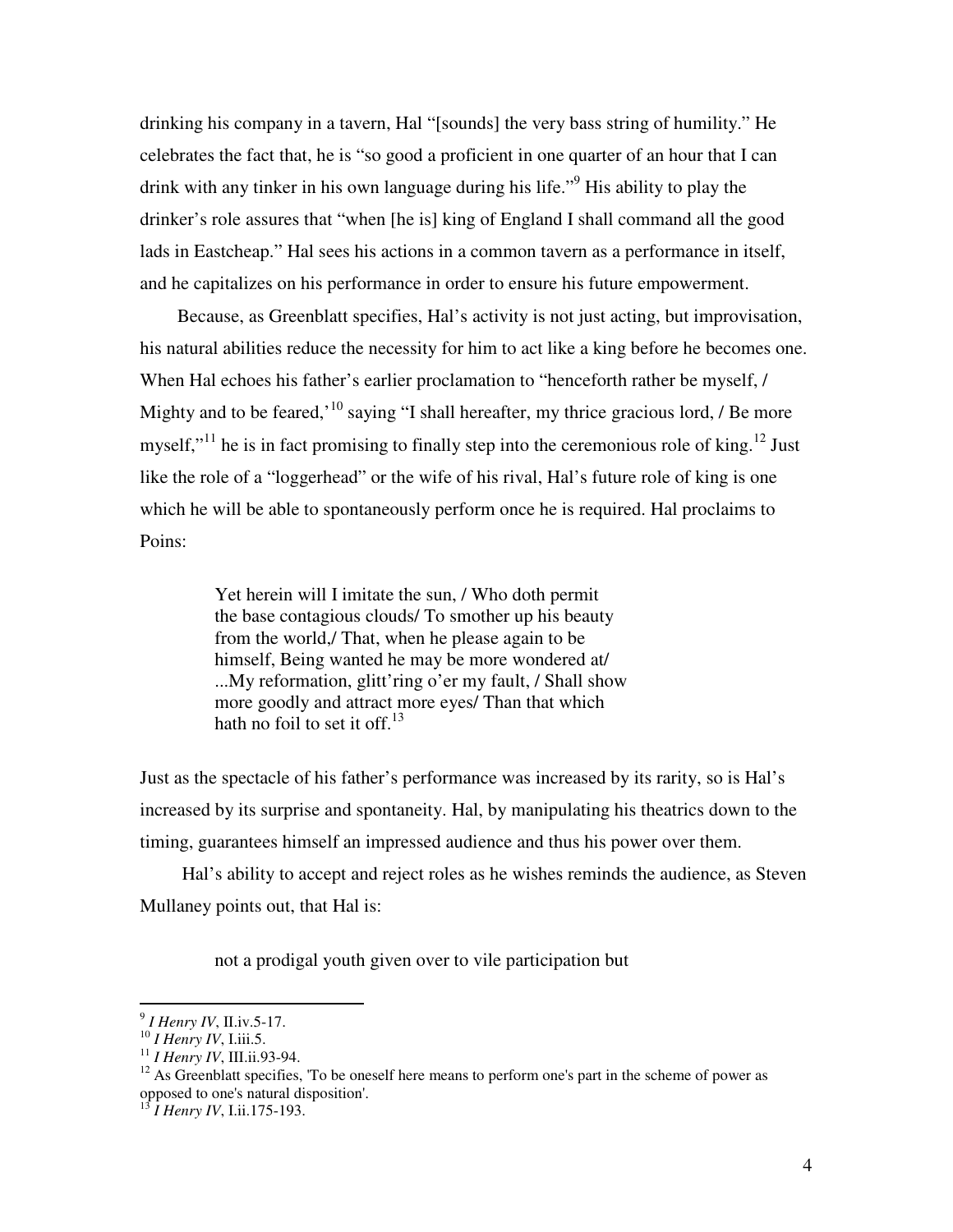a prince who plays at prodigality, and means to translate his rather full performance into the profession of power... Hal's participation in the taverns represents a prodigality of a different order--the sign not of errant youth but of power, making a far from traditional passage through the margins and subcultures of its domains.<sup>14</sup>

Mullaney's specification that Hal is a prince playing at prodigality, not vice versa, and will eventually, as he claims, "Be more himself', is evident in his seemingly limitless list of possible roles. Because, "if the self is in a position to imagine itself in relation to roles it might play, even if it imagines there to be no limit to its role-playing, then it has already become something autonomous--the 'artful' free agents of a new dispensation,"<sup>15</sup> Hal's various roles, regardless of their individual respectability, collectively exist as a reminder of Hal's eventual destiny.

 One may especially see this inherited power in the game which Hal plays with Francis, the young tavern apprentice. Hal exclaims at the length of Francis' indenture, saying "Five year! by'r Lady, a long lease for the clinking of/ pewter. But Francis, darest thou be so valiant as to play the/ coward with thy indenture and show it a fair pair of heels and run from it?" Hal's refutes his own playful suggestion of Francis' possible escape from his position forty lines later, saying, "Why then, your brown bastard is your only drink; for/ look you, Francis, your white canvas doublet will sully. In/ Barbary, sir, it cannot come to so much." Hal is incredulous at the inability of Francis to respond to any of his questions with much more than "Anon, anon, sir," disbelieving "That ever this fellow should have fewer words than a/ parrot, and yet the son of a woman!"<sup>16</sup> However, Francis' inability to speak more than the simple lines that Hal allows him is a reminder of his incapability of role-play. As Greenblatt points out, "If Francis takes the earlier suggestion, robs his master and runs away [thus adopting a new role], he will find a place for himself, as the play implies, as one of the 'revolted tapsters' in Falstaff's company, men as good as dead long before they march to their deaths as upholders of the crown."<sup>17</sup>

<sup>&</sup>lt;sup>14</sup> Stephen Mullaney, *The Place of the Stage: License, Play, and Power in Renaissance England* (Chicago: University of Chicago Press, 1988), p. 82.

<sup>&</sup>lt;sup>15</sup> Christopher Pye, *The Regal Phantasm: Shakespeare and the Politics of Spectacle* (London: Routledge, 1990), p.6.<br><sup>16</sup> *I Henry IV*, II.IV 40-91.

<sup>&</sup>lt;sup>17</sup> Greenblatt, 'Invisible Bullets', p. 298.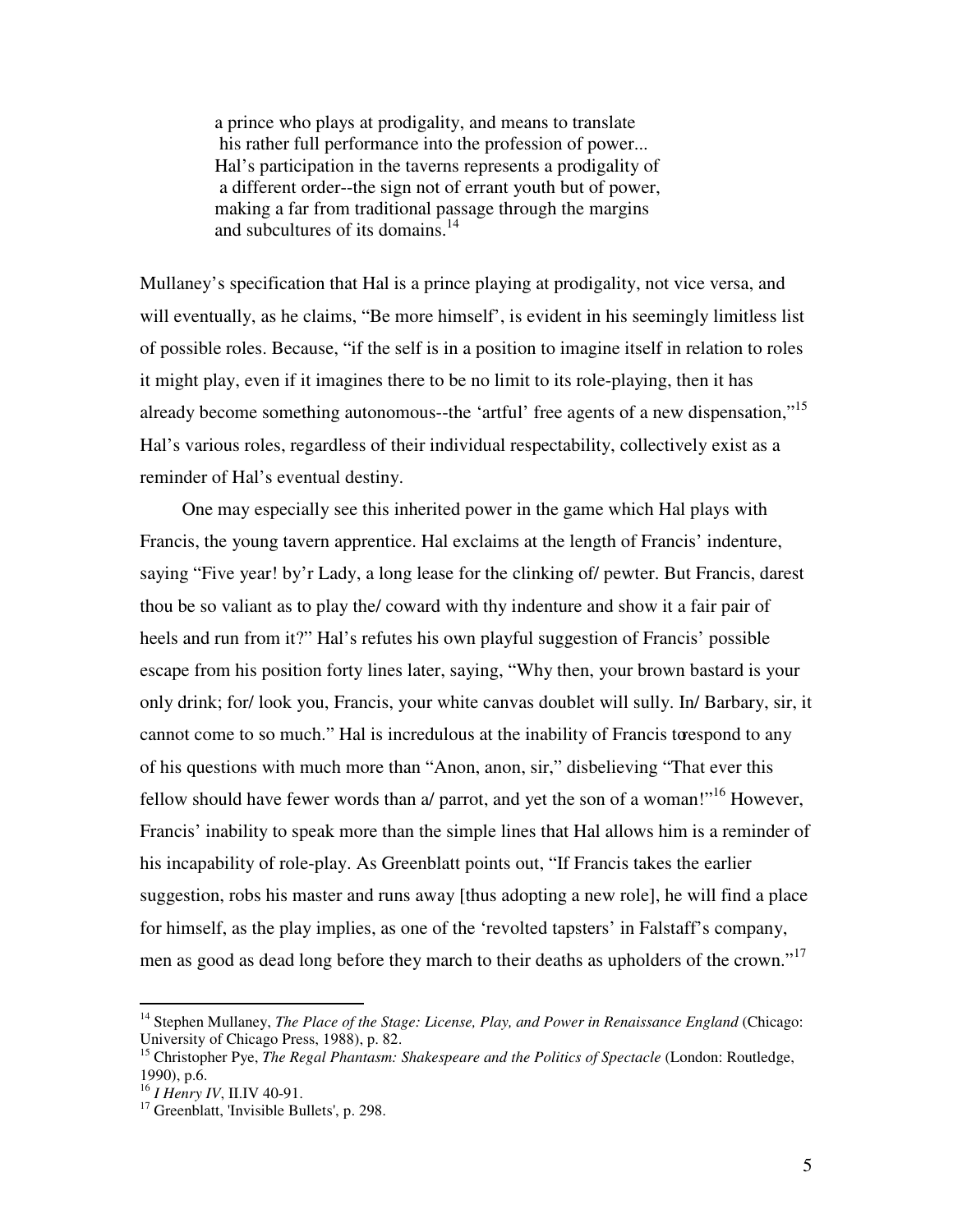Francis reminds the audience that while role-play may bring power, few are originally powerful enough for role-play. Hence, "in this sense, for the Queen's common subjects, to go to the public playhouse to see a play was to undergo a marginal experience, it was to visit the interstices of the Elizabethan social and cognitive order."<sup>18</sup>

While Francis is entrapped in the single role which was written for him by his birth, Hal will eventually forget his various drunkard and loggerhead roles to take on the role which was written for him by his father. After successfully capturing the crown through his acting ability, much like a successful contemporary actor whose desire is to move behind the camera, King Henry is able to take on the additional roles of writer, producer, and director. Not only does his kingship naturally produced the future role of king for Prince Hal, as long as an undiscovered talent does not outperform him, King Henry also literally produces and directs representations of himself, tasks which cause Eileen Jorge Allman to call him "the most influential actor in the realm."<sup>19</sup> As Montrose points out, "When Hotspur remarks wryly during the final battle that 'the king hath many marching in his coats' he refers to the ploy of dressing King Henry's retinue like the King himself in order to confuse the rebels."<sup>20</sup> Henry controls his own representation to such an extent that he bestows it upon his subjects, the same "revolted tapsters" of Greenblatt's description, who "march to their deaths as upholders of the crown." Like Francis, these men must take whatever role is given to them, and by accepting the role of "upholding" King Henry's crown upon their heads, they save King Henry's life and lose their own.

Whether or not intentionally, Henry's direction and control of his own representation mirrors Queen Elizabeth's control of hers. In fact, the original performance of *I Henry IV* was subject to Elizabeth's restrictions, which Montrose explains:

> The licensing of players depended upon a tacit recognition that their impersonations were not fraudulent deceptions but were rather a circumscribed and fictive mode of role-playing, and that professional playing was not mere idleness but a

 $18$  Montrose, p. 34.

<sup>&</sup>lt;sup>19</sup> Eileen Jorge Allman, *Player-King and Adversary: Two Faces of Play in* Shakespeare (Baton Rouge: Louisiana State University Press, 1980, p.55.

 $20$  Montrose, p. 95.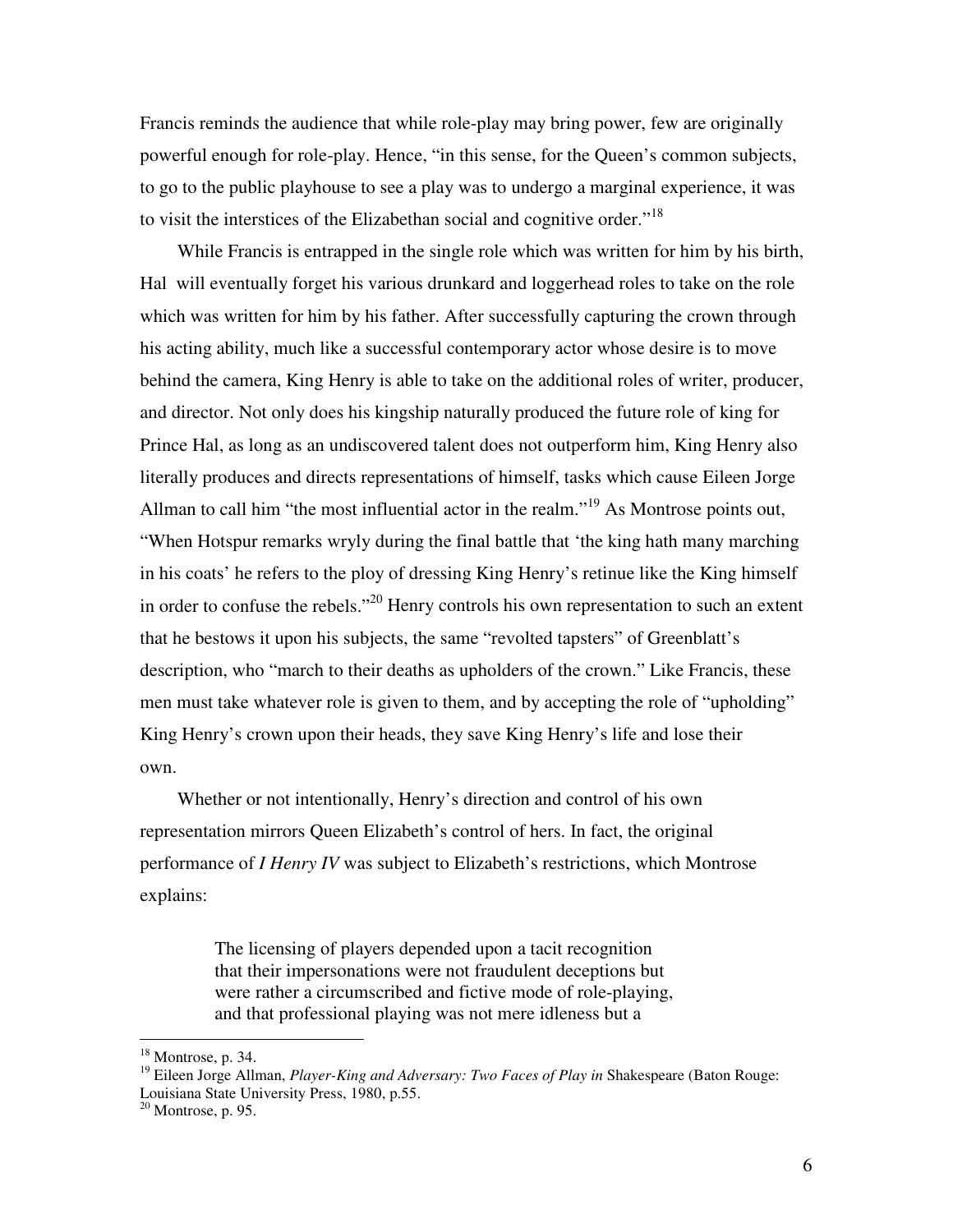paradoxical form of labor...the Queen's restriction of license to players who "belonged" to trusted members of the aristocracy and were approved by the justices of the peace was also an attempt to assert royal authority, an authority both to allow and to limit the scope of her subjects' will to play. $^{21}$ 

Elizabeth, a proud user of empowering role-play herself, made sure that she remained in control of any role-play which took place under her rule. As proven by the similarities between herself and Shakespeare's King Henry, every Elizabethan Shakespeare play contains a reflection of Queen Elizabeth, and because "the performativity of power is a mystery of state...the process of losing control over one's self-representation arouses palpable alarm." 22

One can see the danger of losing control over one's self-representation in *Hamlet*'s "Mousetrap" scene. Up until this scene, one may see Claudius as a successfully usurping role-player. After murdering his brother, King Hamlet, Claudius immediately appropriates his role as husband to Gertrude and father to  $Hamlet$ ,  $23$  and consequently is able to inherit King Hamlet's role as monarch. Even Prince Hamlet, despite his "refusal to participate in such a play,"<sup>24</sup> is forced to acknowledge "the success of the royal players, Claudius and Gertrude, who 'may smile, and smile, and be...villian[s]'  $(Lv.108)$ ."<sup>25</sup>

However, while Claudius' shameless role-play of his dead brother helps bring him to his throne, his failure to credit that role-play's power, coupled with his failure to control the role-play of himself, helps bring him to his death. When Rosencratz informs Hamlet of the arrival of professional players in Elsinore, Hamlet replies, "He that plays the king shall be welcome."<sup>26</sup> Immediately, despite his disdain of Claudius' role-play, Hamlet not only welcomes the professional actors, but appoints himself as their

 $21$  Montrose, p. 55.

 $22$  Montrose, p.82.

<sup>&</sup>lt;sup>23</sup> However, Hamlet does not accept Claudius performance as his father, as his first lines of the play, 'A little more than kin, and less than kind' reject Claudius greeting, 'But now, my cousin Hamlet, and my son'  $(1.2.64-65)$ .<br><sup>24</sup> Grace Tiffany specifies this refusal, saying 'Hamlet's "inky cloak"...is thus less a mourning habit than a

sign of his...refusal to don the ceremonial garb worn by Gertrude, Claudius, and the rest of the court assembled to celebrate the illicit ritual of Gertrude's and Claudius' wedding.

<sup>&</sup>lt;sup>25</sup> Grace Tiffany, 'Anti-Theatricalism and Revolutionary Desire in Hamlet (Or, The Play Without the Play)' in *The Upstart Crow: A Shakespeare Journal*, ed. by James Andreas, Vol XV 1995, pp. 61-75, p.62. <sup>26</sup> Hamlet, II.2.313.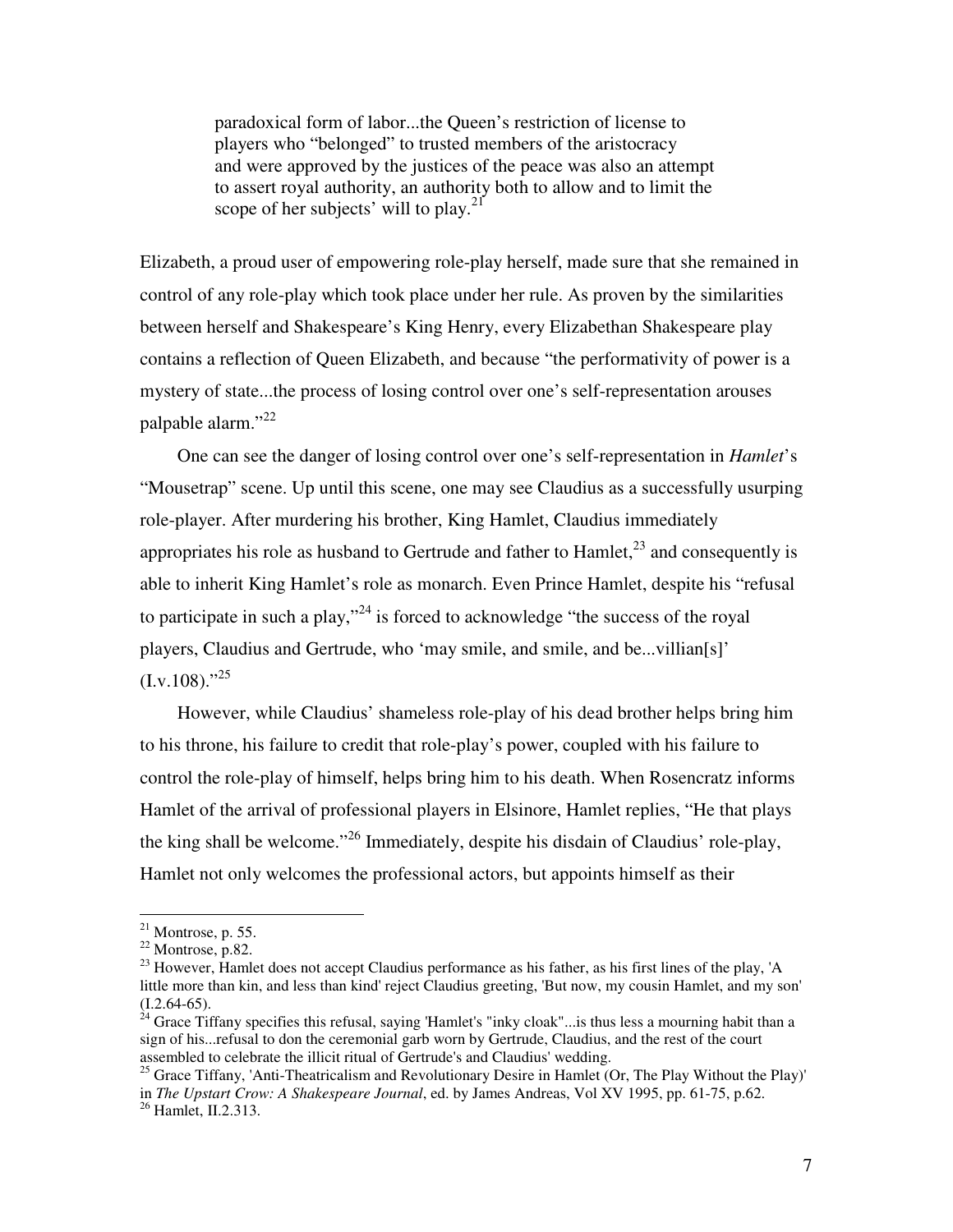playwright and director. Whispering aside to them he asks, "Dost thou hear me, old friend, can you/ play 'The Murder of Gonzago'?...You could, for a need,/ study a speech of some dozen or sixteen lines, which I would/ set down and insert in't, could you not?"<sup>27</sup> Hamlet assigns the players the roles they are to play and instructs them how to play them, because, as Montrose points out:

> Theatrical performance was thought to have the capacity to effect moral changes in its audience--whether for better or for worse. Plays might inspire, instruct, reform, delight, terrify, sadden, entrap, corrupt, infect, or incite--in any case, they might do far more than pass the time.<sup>28</sup>

Hamlet subscribes to this belief saying, "I have heard that guilty creatures sitting at a play/ Have...been struck so to the soul that presently/They have proclaimed their malefactions,"<sup>29</sup> and thus, "he can think of no better means to reveal Claudius' guilt than to stage it: to try, despite the perverse uses of which drama is capable, to 'hold...the mirror up' to a degraded nature."<sup>30</sup> He says, "I'll have these players/ Play something like the murder of my father/ Before mine uncle...The play's the thing/ Wherein I'll catch the conscience of the king."<sup>31</sup>

Although up until this avowal, Claudius has been the one gaining his power from role-play, he proves ignorant of the danger in "The Mousetrap" which Hamlet sets for him. Instead, Claudius ignores role-play's "capacity to effect moral changes in its audience' and sees it as a way to 'pass the time." When Rosencratz informs Claudius of Hamlet's 'kind of joy to hear of [the play]," Claudius responds, "it doth much content me/ To hear him so inclined/...give him further edge/ And drive his purpose into these delights."<sup>32</sup> Montrose points out that "Claudius hopes that Hamlet's purpose will be vitiated in playing," an ignorance so apparent that lines later, Hamlet, saying "they do but jest, poison in jest,"<sup>33</sup> mocks the King's conviction that the drama is an innocuous pastime; he has a rather different notion of what it would mean to "drive his purpose into

<sup>27</sup> *Hamlet* II 2. 520-525. 28 Montrose, p. 50.

<sup>&</sup>lt;sup>29</sup> *Hamlet*, II.ii.575-579.<br><sup>30</sup> Tiffany, p.69.<br><sup>31</sup> *Hamlet* II.ii.580-590.

<sup>31</sup> *Hamlet* II.ii.580-590. <sup>32</sup> *Hamlet* III.i.18-28. <sup>33</sup> *Hamlet* III.ii.225.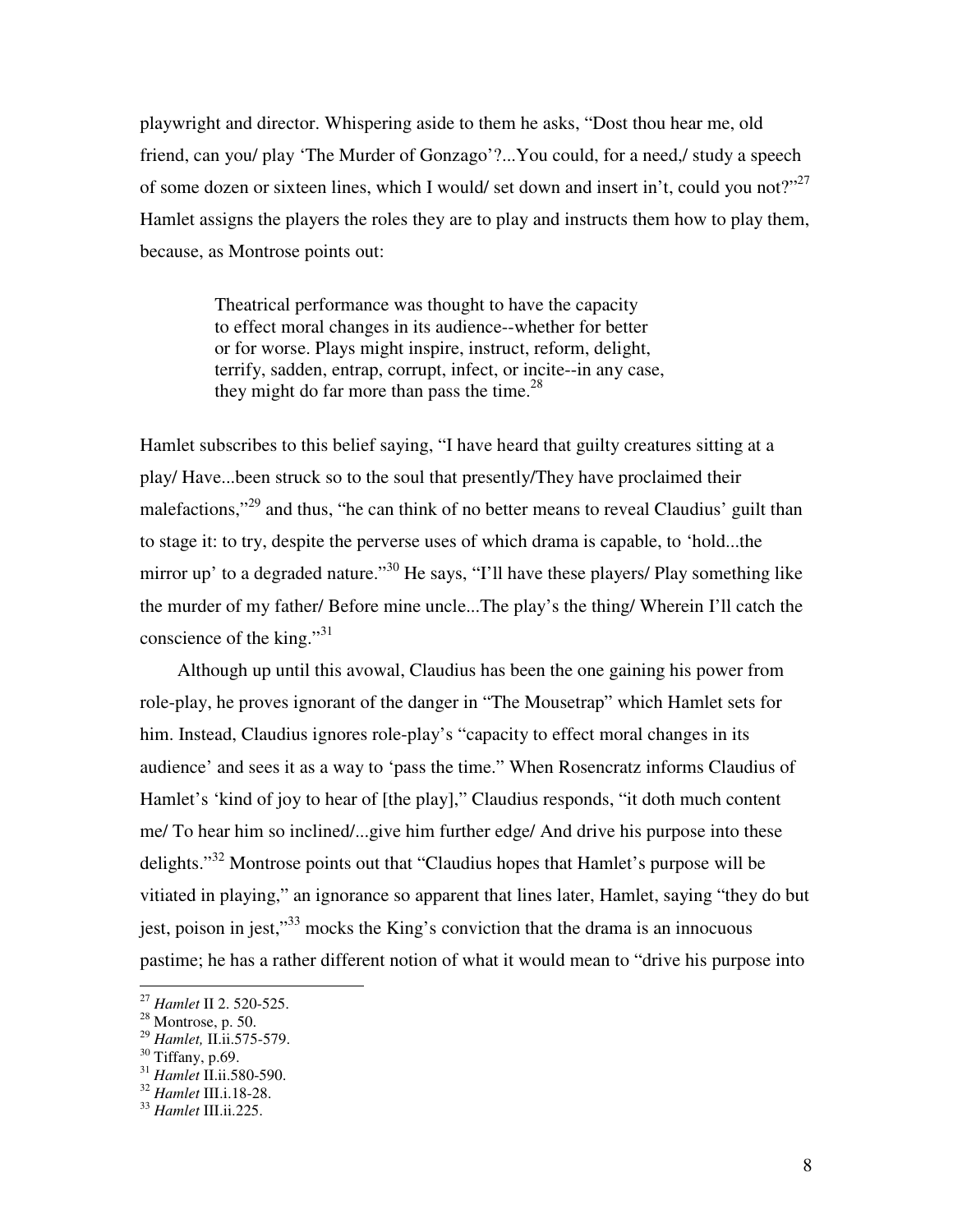these delights."<sup>34</sup> Hamlet's notion is to drive his purpose by taking over Claudius' selfrepresentation and thus, damage the power which Claudius has unjustly gained through his representation of King Hamlet.

Hamlet is successful in his attempt to "employ role-play to blast role-play"<sup>35</sup> to the extent that he catches the conscience of the king. Claudius can no longer look into the "mirror" which Hamlet holds up to him, and must flee from the audience. Only a scene later, he "proclaims the malefactions" of which he is guilty, crying that "above. / There is no shuffling, there the action lies/ In his true nature, and we ourselves compelled/To give in evidence.<sup>36</sup> Claudius recognizes that, just as in Hamlet's play, he can not hide behind costumes or perform the role of his brother in order to veil the true representation of his nature. However, though Hamlet catches the king's conscience and receives the affirmation of his father's divulgences, by failing to fulfill his role in the revenge plot which his father wrote for him, $^{37}$  Hamlet is not able to fully wrestle from Claudius the power which he seeks, and thus both men are led to their tragic end by their failure to carefully capitalize on their role-play. Hamlet's death may be seen as a result of his failure to play the role of avenger, and Claudius death may be seen as the failure to protect the role of himself.

The tragic consequences of the Claudius' carelessness similarly may be seen in Shakespeare's *Julius Caesar*. Like *Hamlet*, *Julius Caesar* begins with what seems like an appropriation of a monarchy through skilful acting. In *Julius Caesar* the attempted feat is even more remarkable than in I Henry IV or Hamlet, because Caesar is able to use roleplay not only to assume a present powerful institution, but create one where it did not previously exist. In his essay, "'Fashion it Thus': Julius Caesar and the Politics of Representation", Drakakis notes that, at the start of the play, "*Julius Caesar* contains no king." However, Caesar performs ceremonies, such as the "appropriation of the feast of Lupercal," which "position Caesar 'above the view of men' at the same time as they reinforce the social hierarchy by keeping 'us all in servile fearfulness.' Caesar creates the role of king, and he is inscribed in 'the process of 'ceremony' both as a producer and an

 $34$  Montrose, p.101.

 $35$  Tiffany, p.70.

<sup>&</sup>lt;sup>36</sup> *Hamlet* III.iii.60-64.<br><sup>37</sup> Allman.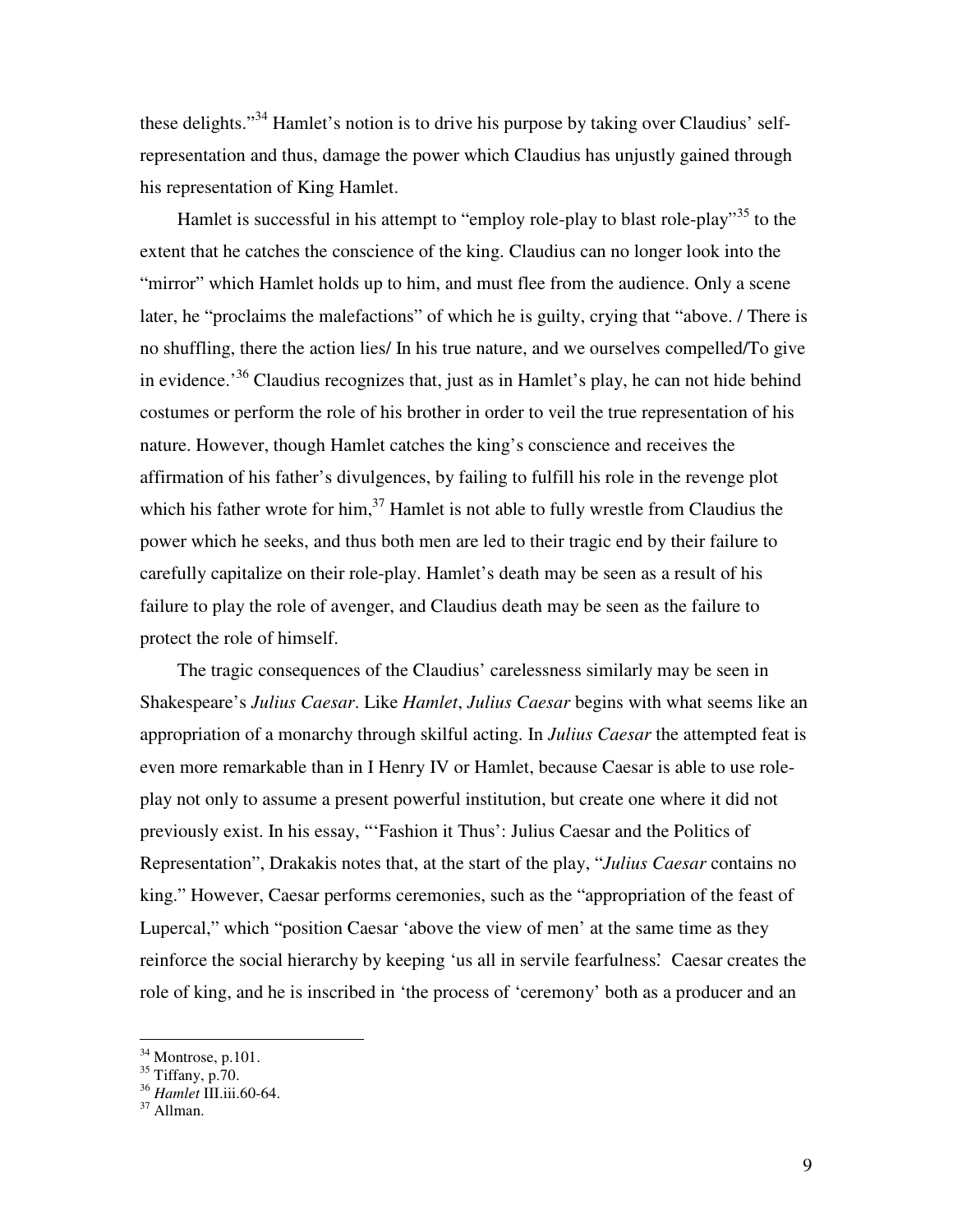actor."<sup>38</sup>

As Barbara J. Baines points out:

the self-fashioning of Caesar...is presented essentially through the metaphors of play-making...Confronted by two very different audiences--one plebeian, the other aristocratic--Caesar creates two different images and roles for himself and thus two different dramas...Caesar and Antony play before the plebeians a mock coronation scene...apparently to dramatize the humility and humanity of Caesar and thus to assert a common, emphatic bond with the plebeians. $39$ 

Caesar's mock humility easily sways the crowd into offering him the crown not once, but three times, so enthusiastically supporting him that Casca claims, "if Caesar had stabbed their mothers they would have done no less [than worship him]."<sup>40</sup> However, unfortunately, Caesar's performances cause the opposite effect on his other aristocratic audience. Cassius is incredulous at Caesar's ability to create the possibility of kingship, saying, "When could they say till now, that talked of Rome/ That her wide walls encompassed but one man?...Now in the names of all the gods at once,/ Upon what meat does this our Caesar feed/ That he is grown so great?"<sup>41</sup> Despite his apparent disbelief, it is impossible for Cassius to be unaware that the 'meat' which feeds Caesar's power is his manipulative use of role-play.

Cassius' reminder to Brutus that "There was a Brutus once that would have brooked/ Th' eternal devil to keep his state in Rome/ As easily as a king," $42$  is remarkably similar to the grievances of those "officials as well as...some self-appointed guardians of the Elizabethan social and cognitive order," who believed, Montrose claims:

> [that] the imaginative license of theatrical experience was an abomination...[In 1582] Stephen Gosson declared the potential consequence of theatrical performances...to be no less than

<sup>38</sup> Drakakis, p. 282.

<sup>39</sup> Barbara J. Baines, 'Political and Poetic Revisionism in Julius Caesar' in The Upstart Crow: A Shakespeare Journal, ed. by James Andreas, Volume X 1990, pp. 42-55. <sup>40</sup> *Julius Caesar*, I.ii.274. <sup>41</sup> *Julius Caesar* I.ii.149-157. <sup>42</sup> *Julius Caesar* I.ii.160-162.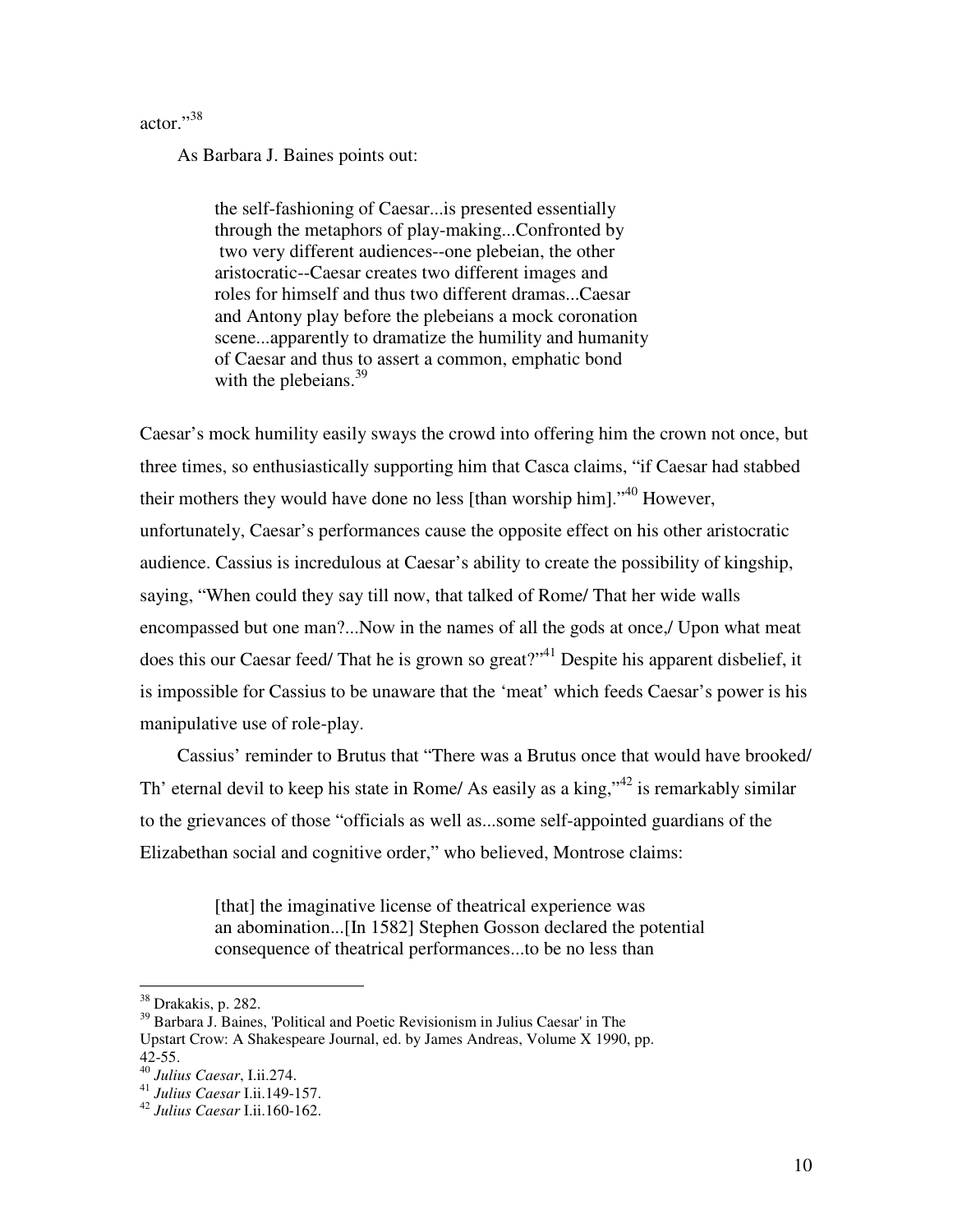the utter corruption of the social body and the destruction of the state:...'We are commanded by God to abide in the same calling wherin we were called...If privat men be suffered to forsake theire calling...proportion is so broke, unitie dissolved, harmony confounded, that the whole body must be dismembered and the prince or the heade cannot chuse but sicken.<sup>43</sup>

For Cassius and his fellow conspirators, Caesar, in his ceremonial refusal of a crown for his head, leaves them no choice but to "dismember the body." Brutus proclaims this inevitability as he says, "O, that we then could come by Caesar's spirit, / And not dismember Caesar! But alas, Caesar must bleed for it."<sup>44</sup>

While Brutus, Cassius, and their fellow conspirators see assassination as the only means for eliminating the threatening power which Caesar has gained through his acting, they must accompany their assassination with role-play to prevent losing their own power as well. Brutus assigns his fellow conspirators their parts in order to stage their murder in the least incriminating performance. Brutus instructs them: "Let's be sacrificers, but not butchers,.../ This shall make/ Our purpose necessary, and not envious;/ Which so appearing to the common eyes,/We shall be called purgers, not murderers."<sup>45</sup> Just as Claudius and Gertrude "smile and smile" in their villainy, the conspirators "hide it in smiles and affability"..."Let not [their] looks put on [their] purposes;/ But bear it as [their] Roman actors do,/ With untired spirits and formal constancy."<sup>46</sup> Just as Claudius hides his murder of Hamlet beneath his wedding ceremony with Gertrude, the conspirators hide their murder of Ceasar beneath the ceremony of their "sacrifice".<sup>47</sup>

However, while they steal Caesar's power as they steal his life, they set themselves up for failure through ignorance reminiscent of Claudius'. Despite their preoccupation with making sure they do not lose the favor of their "audience", they allow Antony to steal the representation of themselves, and thus steal that favor. Brutus says, "And for Mark Antony, think not of him,/ For he can do no more than Caesar's arm/ When

<sup>43</sup> Montrose, p.36.

*<sup>44</sup> Julius Caesar*, II.i.169-170.

<sup>45</sup> *Julius Caesar*, II.i.166-180.

<sup>&</sup>lt;sup>46</sup> *Julius Caesar*, II.i.224-226.<br><sup>47</sup> Baines specifies this, saying 'Brutus stages the deed as a ritual and ceremony of purification. The conspirators thus "bathe" and "wash" their hands and weapons to walk in procession to the marketplace.', p. 45.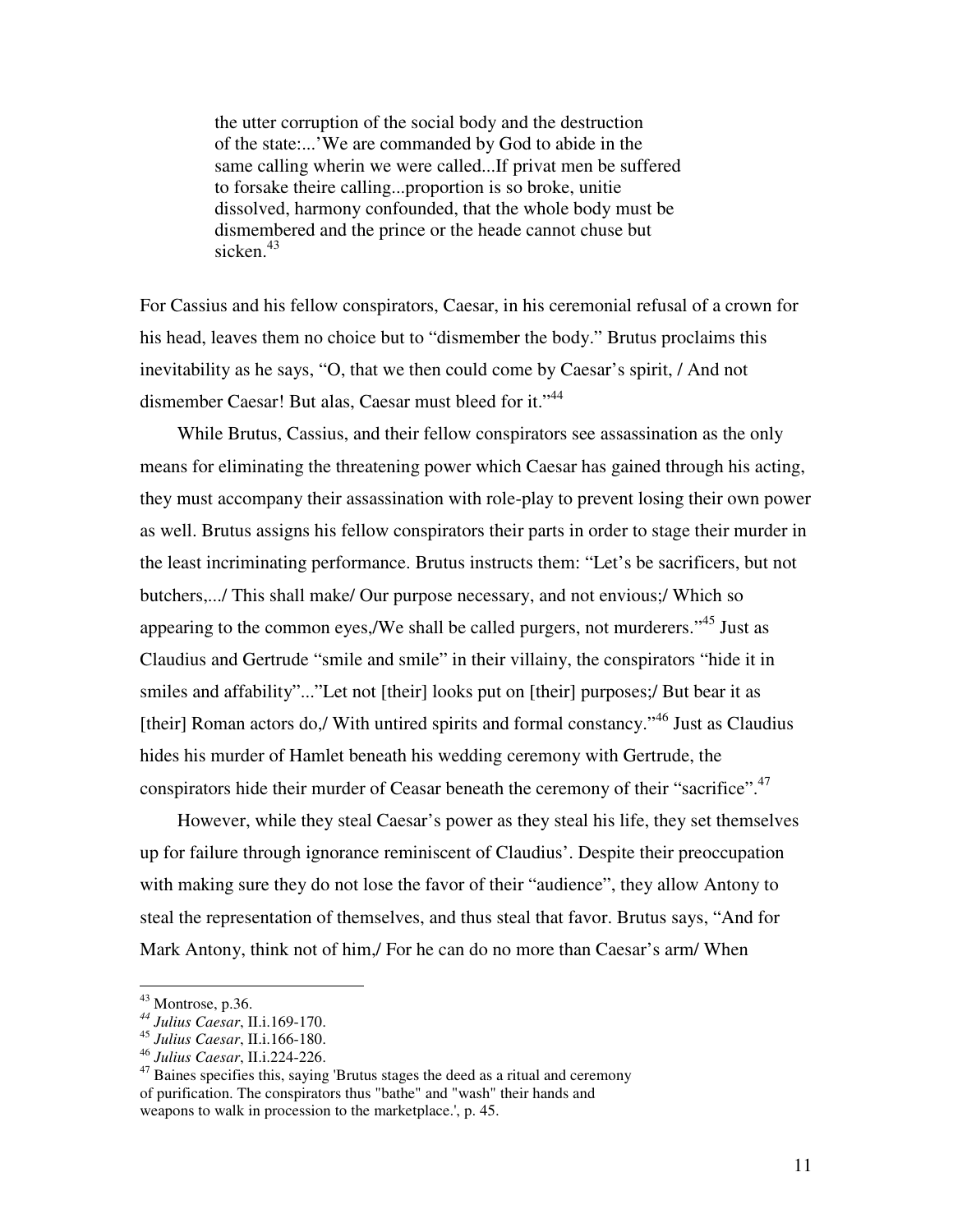Caesar's head is off."<sup>48</sup> However, as Baines points out, because they seek to define their actions simply through labeling themselves sacrificers and not butchers, a strategy which does not change any part of their action but the name of it, their representation is entirely dependent on language. This dependency threatens their self-representations, because "revisioning is not only possible but inevitable because of the non-referential, supplemental nature of language that finally calls all authority...into doubt."<sup>49</sup> Thus, "the disparity here between the bloody deed and the idealizing word...compels an appropriation by the superior playwright-player. Antony's skill enables him to rewrite Brutus' lofty scene of Rome's liberation."<sup>50</sup>

Antony changes the roles of the conspirators in his oration over Caesar's body from sacrificers back to butchers. Just as Hamlet used "The Mousetrap" to "[strike Claudius] to the soul," Antony uses Caesar's funeral to "stir men's blood" against the conspirators. Antony's superior role-play and his stronger awareness of its power to restore power make his efforts successful. Thus, as Baines aptly puts it, "through the authority of his word, Antony not only deconstructs the drama of the conspirators but revives the royal, god-like image and role of Caesar."<sup>51</sup> Though the conspirators' action is able to take away Caesar's life, their acting is unable to take away Caesar's power because Antony outperforms them.

The power struggles present in *I Henry IV*, *Hamlet*, and *Julius Caesar* all contain the opportunity for ultimate empowerment through role-play. However, as their various successes and failures prove, the extent of their role play is limited by constraints which reflected their Elizabethan contexts. Like Elizabeth's subjects, characters like *I Henry IV*'s Francis, are unable fully empower themselves through role-play because they lack a necessary inherent power from birth. Like Elizabeth, who boasted of her acting ability and controlled her country's role-play down to the licensing of professional actors, Shakespeare's characters must both credit and control their own self-representation and its contribution to their power. Otherwise, as in Caesar's case, they might find themselves subject to attacks by resentful disdainers of theatrical empowerment, or as in Brutus or

<sup>48</sup> *Julius Caesar*, II.i.179-181.

 $^{49}$  Baines, p. 43.

 $50$  Baines, p. 46.

<sup>51</sup> Baines, p. 47.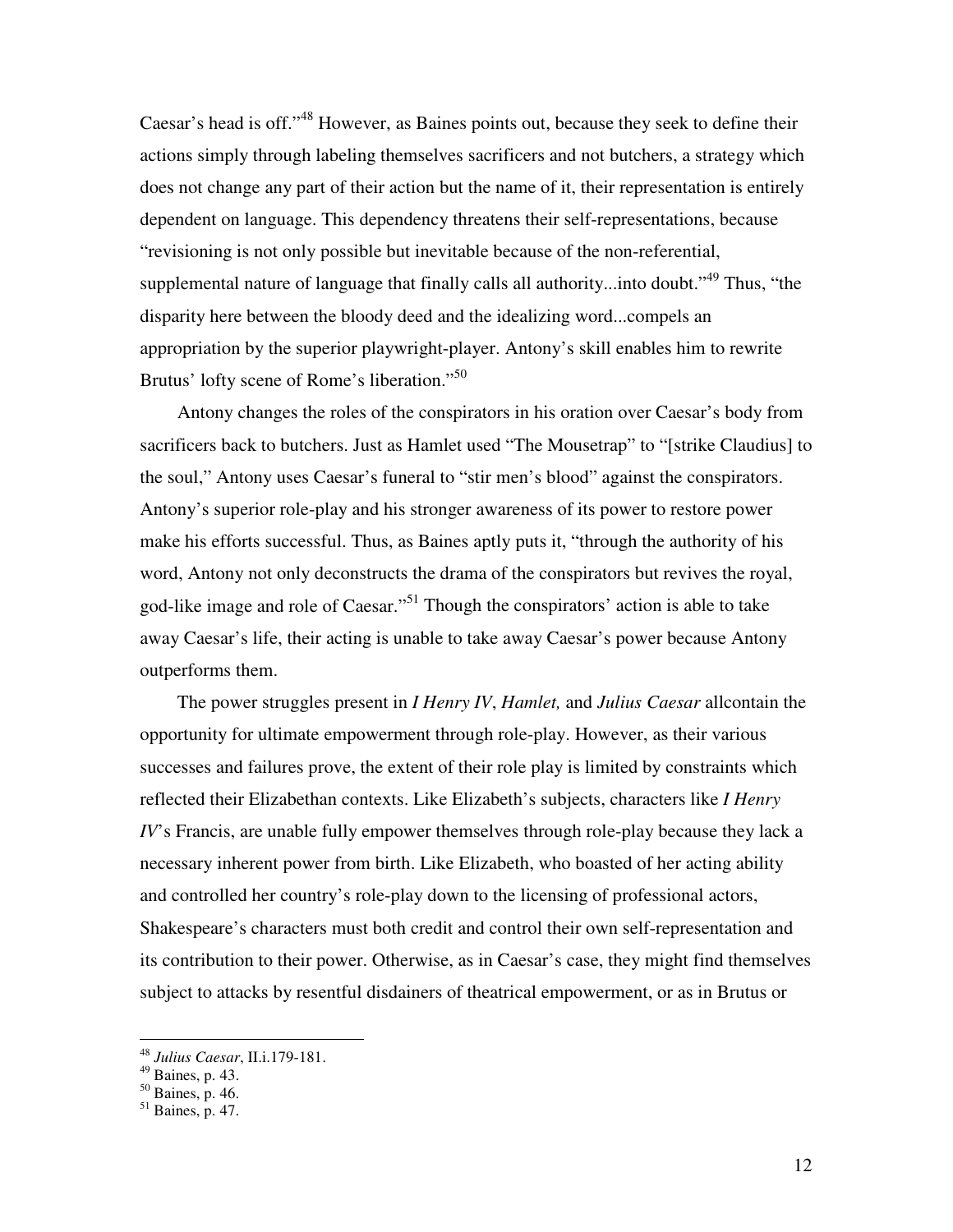Claudius' case, they might guiltily find their fraudulent politics exposed on stage and themselves defeated by a superior performer. Shakespeare, a subject of Elizabeth himself, held the fate and the power of his characters in his pen. Shakespeare used his pen to celebrate the power of role-play, but only to the extent that it did not offend the power of Queen Elizabeth.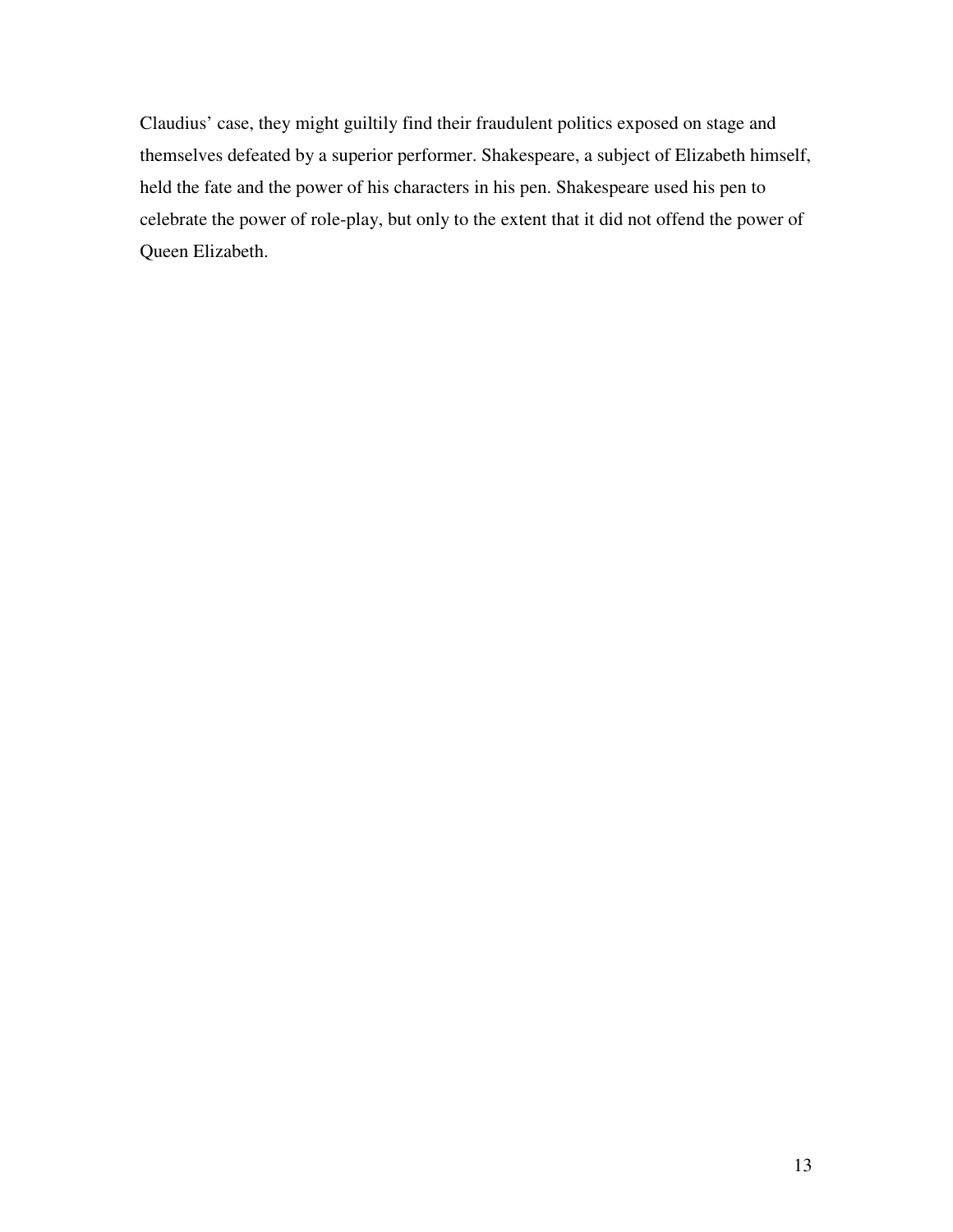#### Works Cited

Allman, Eileen Jorge, *Player-King and Adversary: Two Faces of Play in Shakespeare* (Baton Rouge: Louisiana State University Press, 1980).

Baines, Barbara J., 'Political and Poetic Revisionism in Julius Caesar' in *The Upstart Crow: A Shakespeare Journal*, ed. by James Andreas, Volume X 1990, pp. 42-55.

Bergeron, David M., *English Civil Pageantry, 1558-1642*: *Revised Edition* (Arizona: Arizona State University).

Drakakis, John, 'Fashion It Thus: Julius Caesar and the Politics of Representation' in *Shakespeare and Politics: Volume 44, Shakespeare Survey*, ed. by Stanley Wells (Cambridge: Cambridge University Press, 1992), pp. 65-75.

Greenblatt, Stephen, *Renaissance Self-Fashioning: From More to Shakespeare* (Chicago: University of Chicago Press, 1980), pp. 284-311.

Greenblatt, Stephen, 'Invisible Bullets,' chapter 2 of *Shakespearean Negotiations* (Oxford: Clarendon Press, 1988), pp. 21-65.

Grinnell, Richard W., "Witchcraft and the Theater in Richard III' in *The Upstart Crow: A Shakespeare Journal*, ed. by James Andreas, Vol XVII 1997, pp. 66-78.

Montrose, Louis, *The Purpose of Playing: Shakespeare and the Cultural Politics of the Elizabethan Theatre* (Chicago: University of Chicago Press, 1996).

Mullaney, Steven, *The Place of the Stage: License, Play, and Power in Renaissance England* (Chicago: University of Chicago Press, 1988).

Orgel, Stephen*, The Illusion of Power: Political Theater in the English Renaissance*